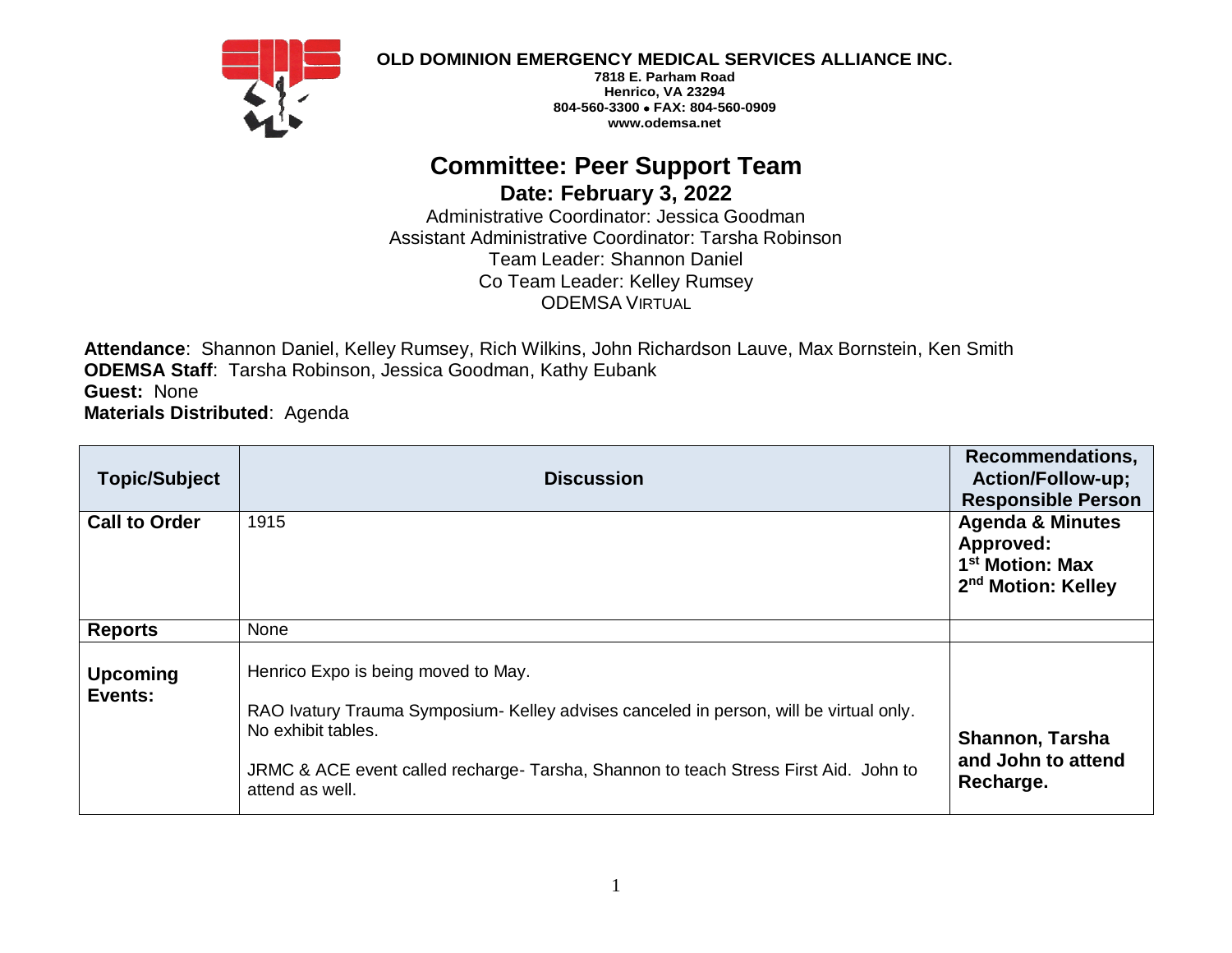

## **OLD DOMINION EMERGENCY MEDICAL SERVICES ALLIANCE INC.**

**7818 E. Parham Road Henrico, VA 23294 804-560-3300 FAX: 804-560-0909 www.odemsa.net**

| <b>Old Business</b> | Jessica-Informs team that email has been sent to Karen Owens at VAOEMS to schedule<br>appointment, working on day and time to talk about the accreditation process.<br>Jessica and Shannon share with the group that per Amy Howard for the Henrico Expo we<br>are welcome to share anything we want to place in the student's packets they are preparing<br>for them to hand out as they check in that has to do with Peer Support or the ODEMSA<br>Team.<br>Team talked about putting something in packets about how to join the ODEMSA Peer<br>Support Team. Maybe something say how we can travel to your organization to teach<br>stress first aid. | <b>Jessica and</b><br>Shannon to meet w/<br><b>VAOEMS Karen</b><br>Owens.<br>John to start training<br>next meeting.<br><b>Ryan reviewing team</b> |
|---------------------|----------------------------------------------------------------------------------------------------------------------------------------------------------------------------------------------------------------------------------------------------------------------------------------------------------------------------------------------------------------------------------------------------------------------------------------------------------------------------------------------------------------------------------------------------------------------------------------------------------------------------------------------------------|----------------------------------------------------------------------------------------------------------------------------------------------------|
|                     | Jessica informs the team that the application to place on line as a Jot Form is almost<br>completed. Ryan is looking over and making any additions needed before placing it on the<br><b>ODEMSA Website.</b><br>Fundraising-Document on letter head with Tax ID #.<br>Recruitment- Tables at different events as well going to all the sub-councils to talk about<br>Mental Health and Stress First Aid.<br>Sponsorships for printing and classes.                                                                                                                                                                                                       | application before it<br>is added to the<br>website.                                                                                               |
| <b>New Business</b> | Rich is going to upcoming fire conference where he will be taking Stress First Aid and will<br>bring back information to us.<br>TEMS Conference May10th-15 <sup>th</sup> - Jessica to reach out to Valerie to see if our team can<br>have a Mental Health and Wellness Table.<br>Shannon and Tarsha will be teaching Stress First Aid at JRMC & ACE's event in Prince<br>George, Virginia called Recharge.                                                                                                                                                                                                                                               | Jessica to reach out<br>to TEMS to have<br>poss. Table at event.                                                                                   |